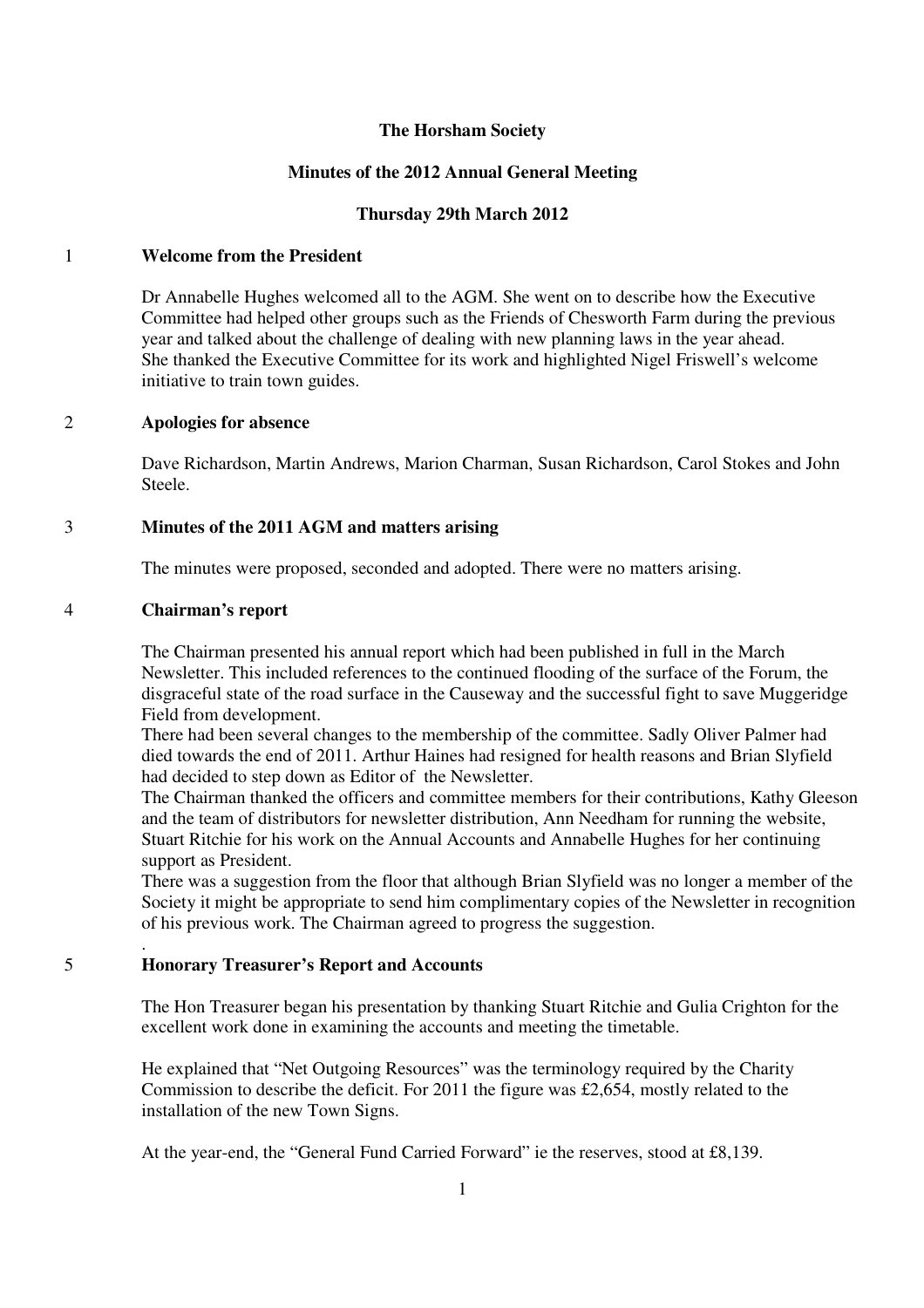There was a question from the floor regarding the purchase of stamps ahead of the significant price increase scheduled for end-April. The Hon Treasurer confirmed that the advance purchase of one year's supply had been agreed at the recent committee meeting.

The Annual Report and Accounts were proposed, seconded and adopted.

#### 6 **Election of Officers**

The following nominations for officers were proposed, seconded and adopted:

Chairman: David Moore Vice Chairman: Ian Dockreay Hon Secretary: Rod Cuming Treasurer: Roy Bayliss Membership Secretary: Pat Gale

## 7 **Election of Committee Members**

Nominations had been received for Peggy Gledhill, Carol Stokes, Paul Fletcher, Nigel Friswell, Michael Hall and John Steele.

The nominations were proposed, seconded and adopted.

### 8 **Appointment of Honorary Independent Examiner**

Stuart Ritchie had agreed to continue in this role.

The appointment was proposed, seconded and adopted.

#### 9 **Any Other Business**

a) Horsham Town Community Partnership

Nigel Friswell explained that HTCP had taken on the task of preparing a database of retail premises located outside the town centre. Volunteers were needed in April to help with this oneoff task. He invited anyone who would like to help to see him after the meeting.

#### b) Friends of Chesworth Farm

The Chairman confirmed that the group was up and running. The first project had been to put up new notice boards funded by Section 106 money: the management of river erosion and the creation of wetland were now being investigated. The Friends AGM would take place on 23rd April 2012 at 7.30pm in the Drill Hall and all interested in the preservation of Chesworth Farm were invited.

### 10 **Unwelcome visitors**

The Chairman introduced Kate Turner, Regional Operations Manager for Rentokil, who gave a riveting talk about rats and bed bugs.